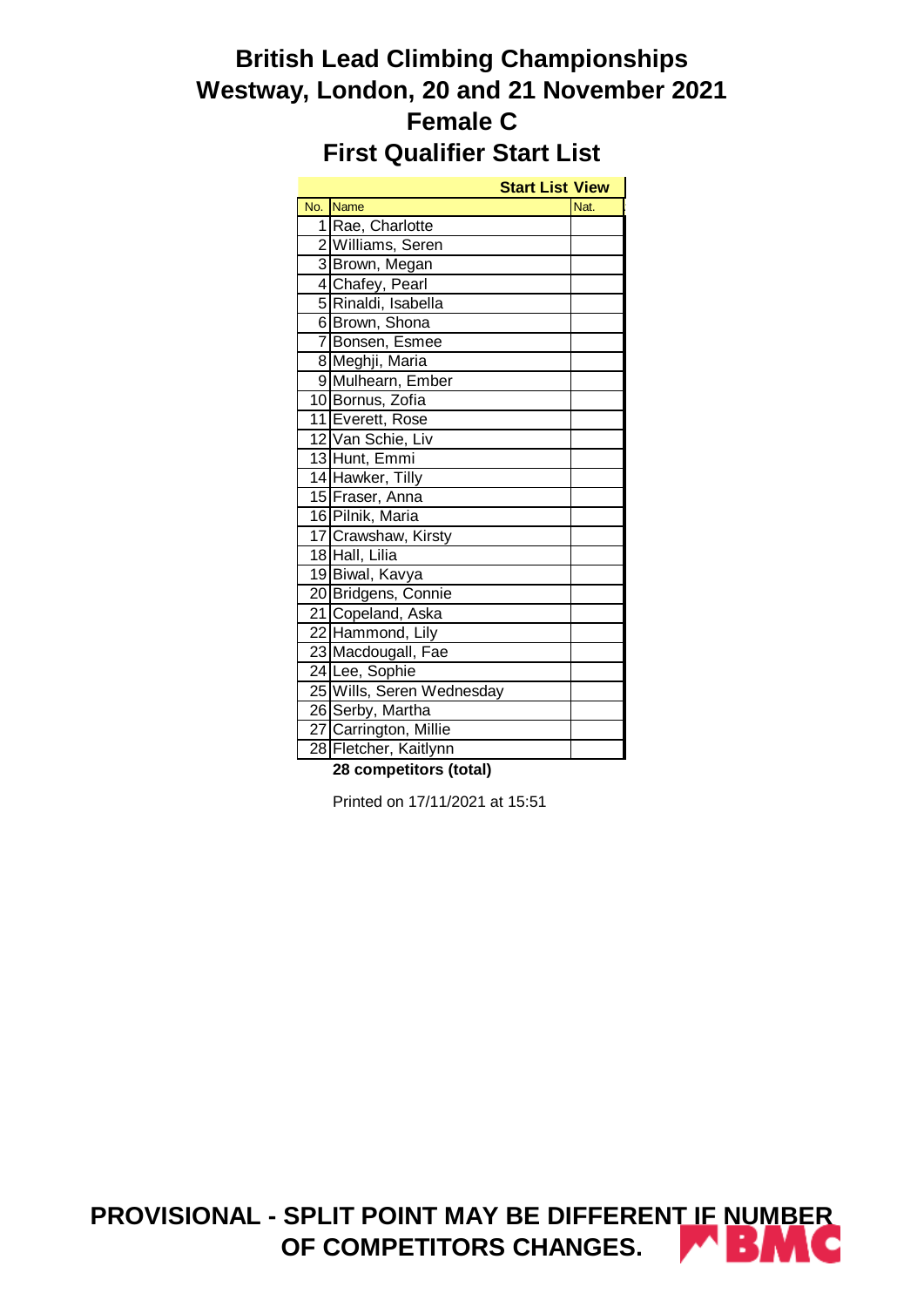# **British Lead Climbing Championships Westway, London, 20 and 21 November 2021 Female B First Qualifier Start List**

| <b>Start List View</b>       |      |
|------------------------------|------|
| No. Name                     | Nat. |
| 29 Hammond, Lucie            |      |
| 30 Midgley Hurton, Nienna    |      |
| 31 Green Routledge, Josefina |      |
| 32 Hmaimou, Anya             |      |
| 33 Claxton-Daniels, Jessica  |      |
| 34 Shorter, Nyah             |      |
| 35 Barber, Laura             |      |
| 36 Edgington, Isabella       |      |
| 37 Walker-Palin, Sarah       |      |
| 38 Rinaldi, Olivia           |      |
| 39 Bridgens, Izzy            |      |
| 40 Ingall, Tallis            |      |
| 41 Kinnersley, Lily          |      |
| 42 Fejfer, Sienna Lily       |      |
| 43 Maugham, Sam              |      |
| 44 Lenehan, Caelin           |      |
| 45 Hunt, Hana                |      |
| 46 May, Valissya             |      |
| 47 Sadd, Chiara              |      |
| 48 Garlick, Lucy             |      |
| 49 Little, Emma              |      |
| 50 Hamilton, Ava             |      |
| 51 Price, Olivia             |      |
| 52 Ogilvie, Kasha            |      |

**24 competitors (total)**

Printed on 17/11/2021 at 15:52

**PROVISIONAL - SPLIT POINT MAY BE DIFFERENT IF NUMBER OF COMPETITORS CHANGES.**المت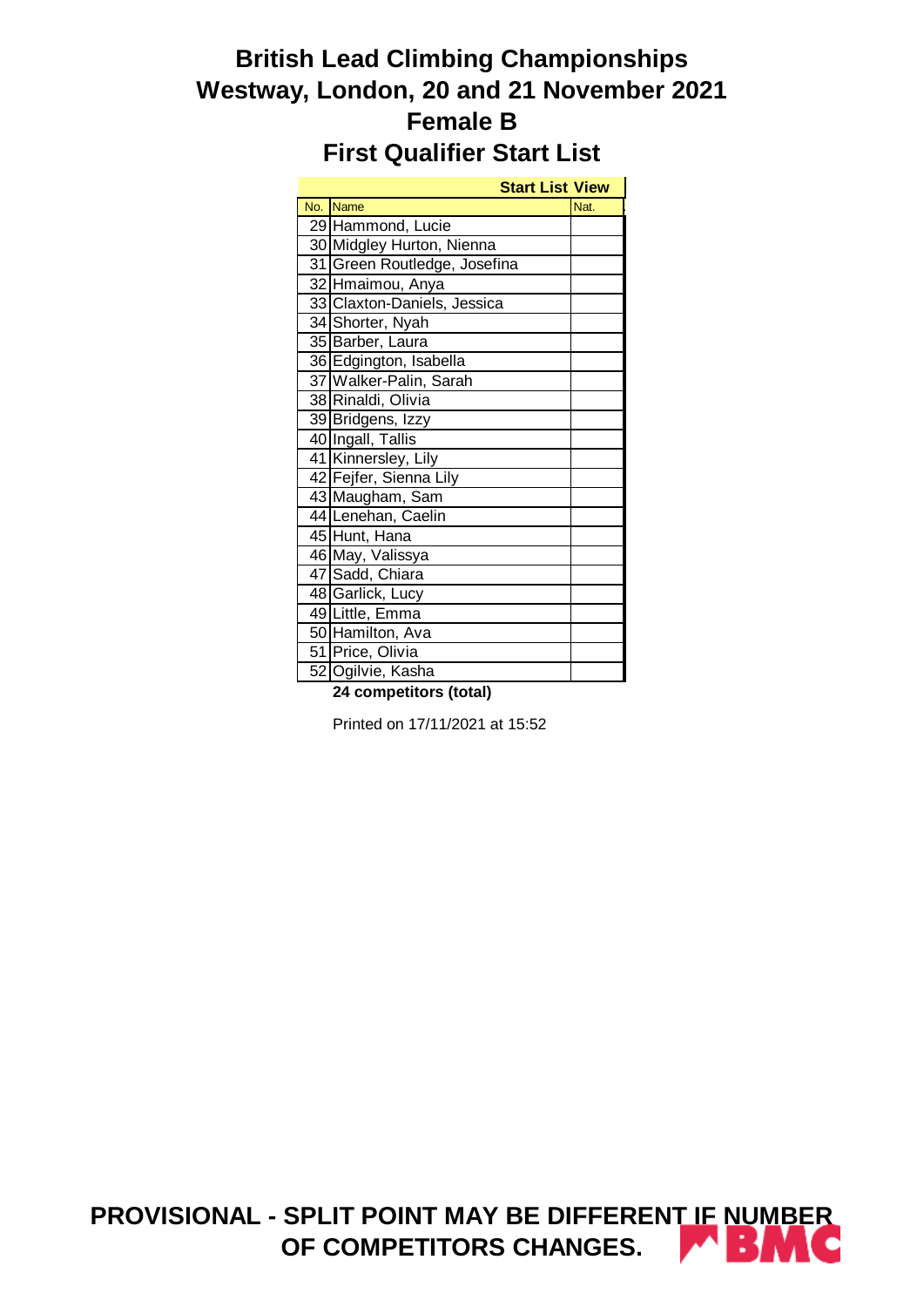# **British Lead Climbing Championships Westway, London, 20 and 21 November 2021 Female A First Qualifier Start List**

|                        | <b>Start List View</b> |      |
|------------------------|------------------------|------|
| No. Name               |                        | Nat. |
| 53 Conroy, Rhyna       |                        |      |
| 54 Vasic, Tilly        |                        |      |
| 55 Grainger, Madeleine |                        |      |
| 56 Marsh, Jemma        |                        |      |
| 57 O'Leary, Ciara      |                        |      |
| 58 McNicol, Rachel     |                        |      |
| 59 Thompson, Isla      |                        |      |
| 60 Boyle, Hermione     |                        |      |
| 61 Louise, Flockhart   |                        |      |
| 62 McNiece, Erin       |                        |      |
| 63 Culling, Grace      |                        |      |
| 64 Petrobelli, Willow  |                        |      |
| 65 Davies, Madeleine   |                        |      |
| 66 Patel, Maya         |                        |      |
| 67 Edwards, Emma       |                        |      |
| 68 Breese, Emily       |                        |      |
| 69 Carr, Edie          |                        |      |
| 70 Doran, Niamh        |                        |      |
| 71 Fillingham, Saveena |                        |      |

**19 competitors (total)**

Printed on 17/11/2021 at 15:52

**PROVISIONAL - SPLIT POINT MAY BE DIFFERENT IF NUMBER OF COMPETITORS CHANGES.**الغدا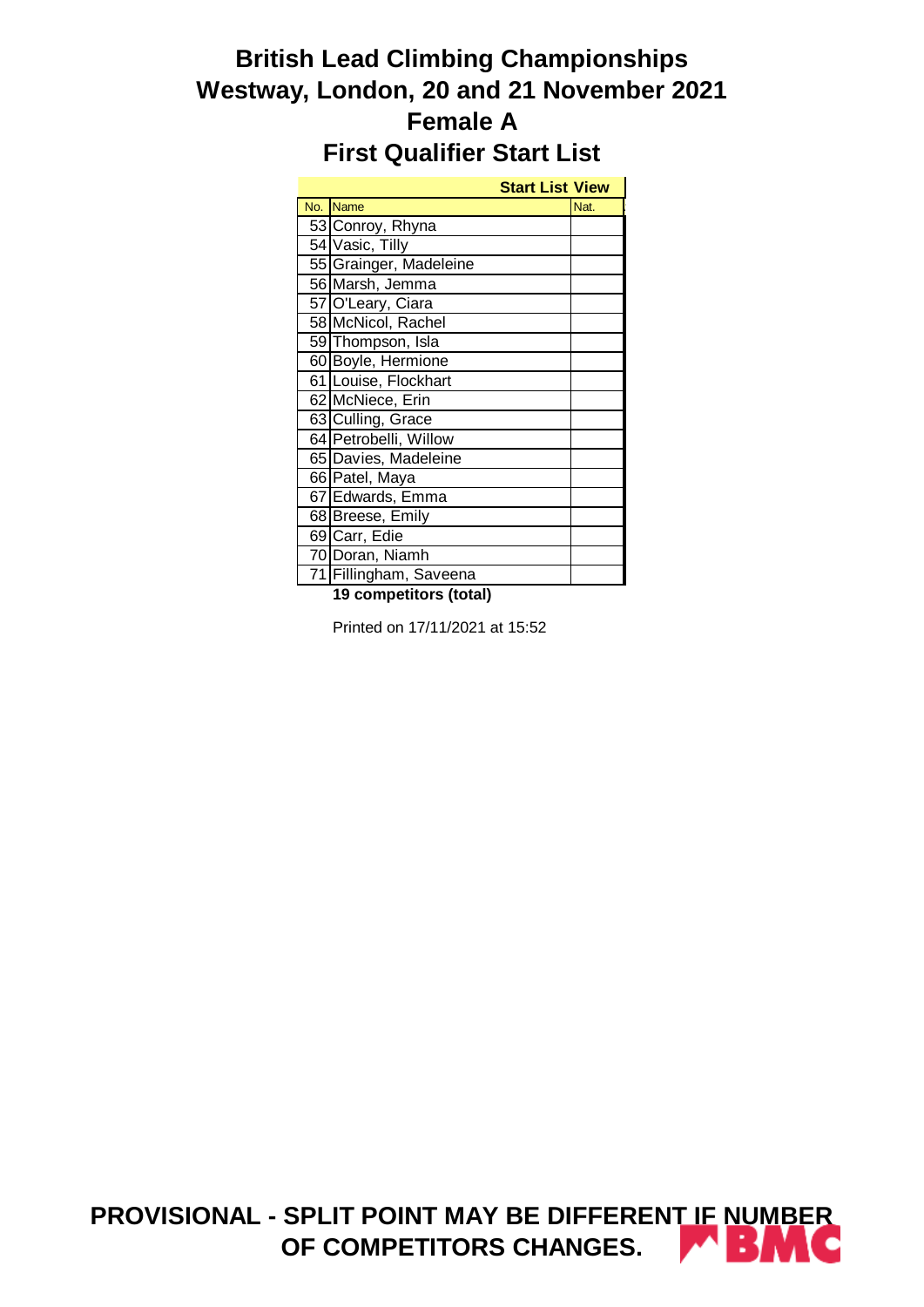# **British Lead Climbing Championships Westway, London, 20 and 21 November 2021 Female Senior First Qualifier Start List**

|     |                       | <b>Start List View</b> |      |
|-----|-----------------------|------------------------|------|
| No. | Name                  |                        | Nat. |
|     | 137 Fisher, Katie     |                        |      |
|     | 138 Peetermans, Zoë   |                        |      |
|     | 139 Wood, Jennifer    |                        |      |
|     | 140 Trenchard, Grace  |                        |      |
|     | 141 Walker, Annie     |                        |      |
|     | 142 Phillips, Emily   |                        |      |
|     | 143 Moran, Carmel     |                        |      |
|     | 144 Whiteside, Zara   |                        |      |
|     | 145 Neame, Joanna     |                        |      |
|     | 146 Rawlins, Connie   |                        |      |
|     | 147 Hardy, Ruth       |                        |      |
|     | 148 Lee, Eugenie      |                        |      |
|     | 149 Uttley, Gwyneth   |                        |      |
|     | 150 Slaney, Hannah    |                        |      |
|     | 151 Fuller, Belinda   |                        |      |
|     | 152 Futcher, Emma     |                        |      |
|     | 153 McNeice, Erin     |                        |      |
|     | 154 Cameron, Thea     |                        |      |
|     | 155 Nolan, Jessica    |                        |      |
|     | 156 Kerr, Hannah      |                        |      |
|     | 157 Smith, Hannah     |                        |      |
|     | 158 Flockhart, Louise |                        |      |
|     | 159 Brocksom, Eve     |                        |      |

**23 competitors (total)**

Printed on 17/11/2021 at 15:52

**PROVISIONAL - SPLIT POINT MAY BE DIFFERENT IF NUMBER OF COMPETITORS CHANGES.**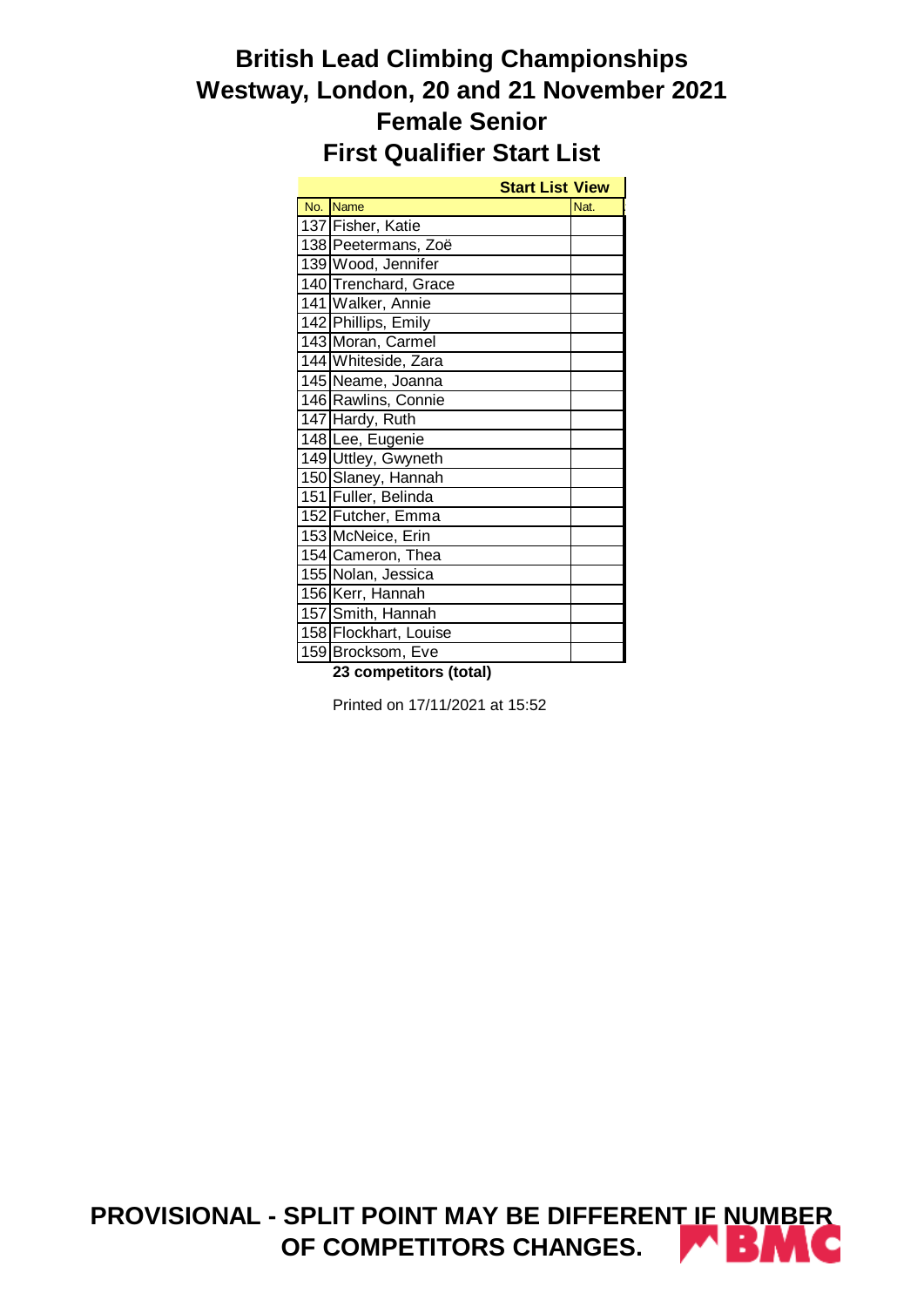# **British Lead Climbing Championships Westway, London, 20 and 21 November 2021 Male C First Qualifier Start List**

|     |                         | <b>Start List View</b> |      |
|-----|-------------------------|------------------------|------|
| No. | <b>Name</b>             |                        | Nat. |
|     | 72 Jefferson, Riley     |                        |      |
|     | 73 Goodall, Ruaridh     |                        |      |
|     | 74 Neville, Finnley     |                        |      |
|     | 75 James, Monty         |                        |      |
|     | 76 Groarke, Finn        |                        |      |
|     | 77 Cassani, Jem         |                        |      |
|     | 78 Dewey, Jack          |                        |      |
|     | 79 Bouwknegt, Tom       |                        |      |
|     | 80 Knox-Renshaw, Oliver |                        |      |
|     | 81 Sutton, Isaac        |                        |      |
|     | 82 Steele, Tom          |                        |      |
|     | 83 Hammond, Austin      |                        |      |
|     | 84 Seikham, Harveer     |                        |      |
|     | 85 Hayward, Reuben      |                        |      |
|     | 86 Weatherstone, Sam    |                        |      |
|     | 87 Ward, Kai            |                        |      |
|     | 88 Greening, Joe        |                        |      |
|     | 89 Humberstone, Samuel  |                        |      |
|     | 90 Mills, Edward        |                        |      |
|     | 91 Goodwin, Oliver      |                        |      |

**20 competitors (total)**

Printed on 17/11/2021 at 15:52

**PROVISIONAL - SPLIT POINT MAY BE DIFFERENT IF NUMBER OF COMPETITORS CHANGES.**المر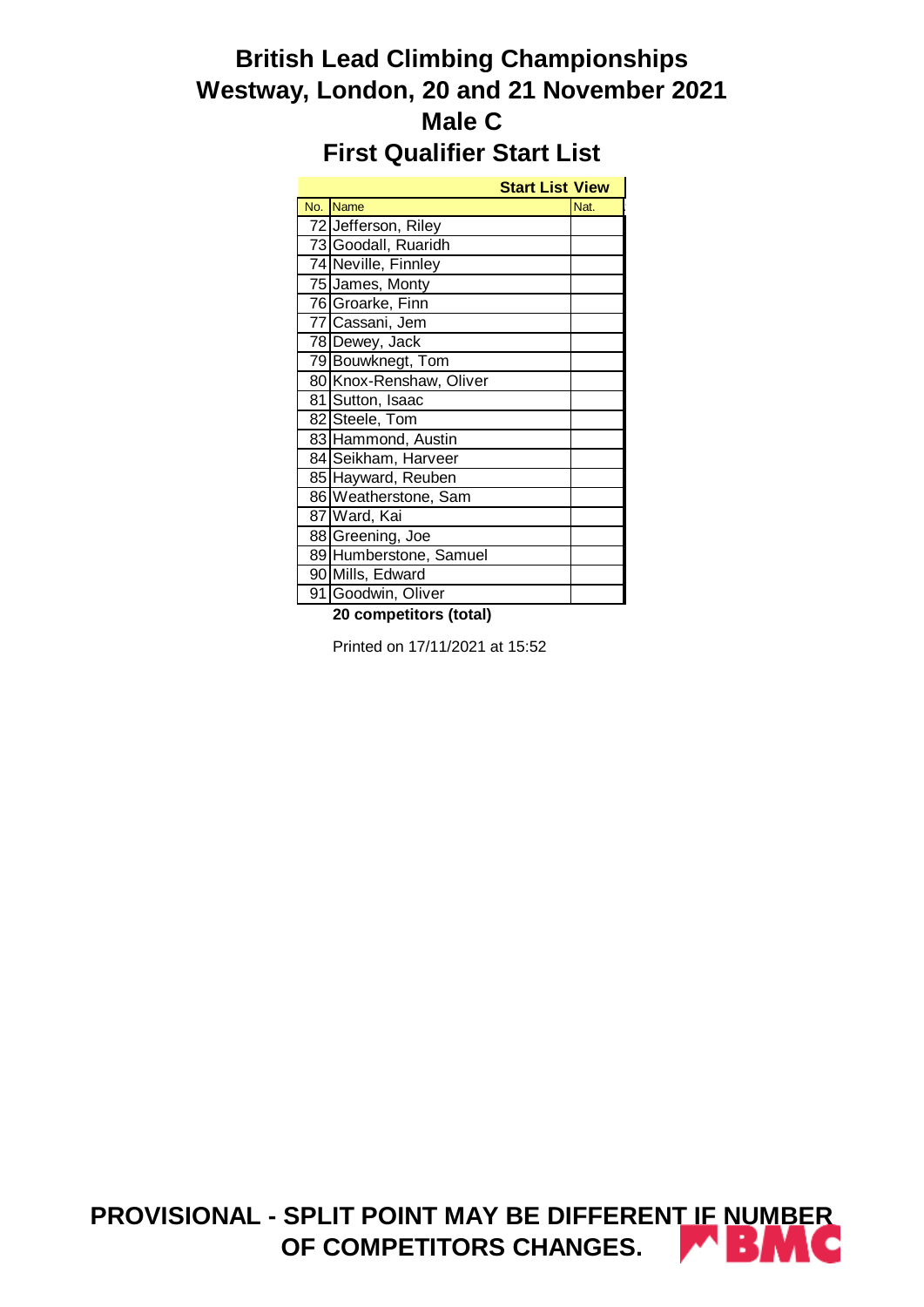# **British Lead Climbing Championships Westway, London, 20 and 21 November 2021 Male B First Qualifier Start List**

|     | <b>Start List View</b>     |      |
|-----|----------------------------|------|
| No. | <b>Name</b>                | Nat. |
|     | 92 Nicol Gauld, Otto       |      |
|     | 93 Maclean, Cameron        |      |
|     | 94 Taylor, Rhys            |      |
|     | 95 Keeler-Reynolds, Murphy |      |
|     | 96 Conlon, Rhys            |      |
|     | 97 Langlands, Reuben       |      |
|     | 98 Tidmus, Rory            |      |
|     | 99 Kerswell, Finley        |      |
|     | 100 Makita, Yukio          |      |
|     | 101 Jackson, Finn          |      |
|     | 102 Hammond, Sam           |      |
|     | 103 Williams, Fred         |      |
|     | 104 Munier, Luc            |      |
|     | 105 Tinsley, Ethan         |      |
|     | 106 Henchion, Sean         |      |
|     | 107 Main, Kai              |      |
|     | 108 Cameron, Rex           |      |
|     | 109 Eaton, Nathan          |      |
|     | 110 Hanslip, Spencer       |      |
|     | 111 Fillingham, Kishan     |      |
|     | 112 Young, Luke            |      |
|     | 113 Jagroop, Ollie         |      |
|     | 114 Tyndall, Jake          |      |
|     | 115 Smit, Ryan             |      |
|     | 116 Martins, Luca          |      |
|     | 117 Hermitage, Zavi        |      |

**26 competitors (total)**

Printed on 17/11/2021 at 15:52

**PROVISIONAL - SPLIT POINT MAY BE DIFFERENT IF NUMBER**  37.VO **OF COMPETITORS CHANGES.**الفت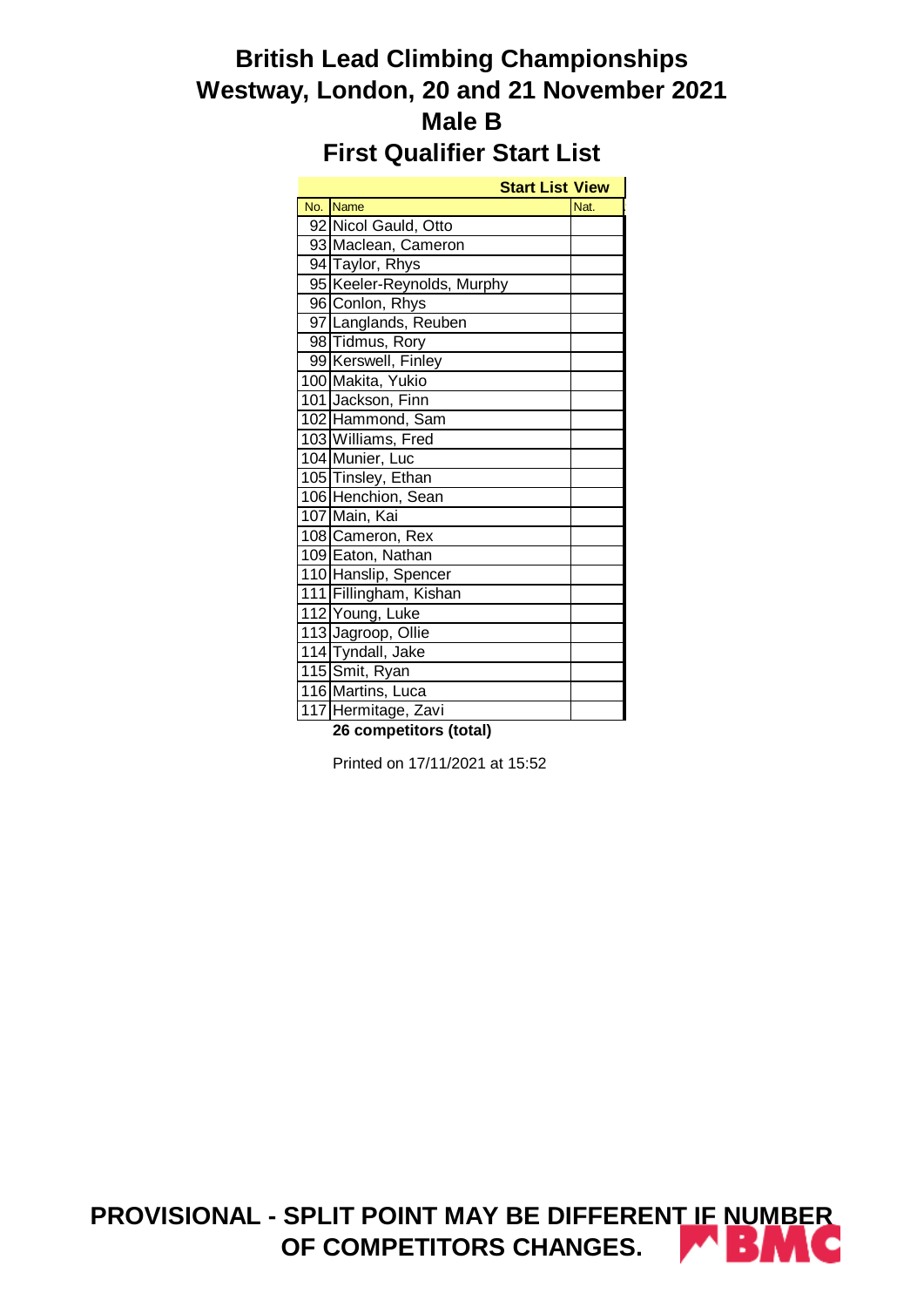# **British Lead Climbing Championships Westway, London, 20 and 21 November 2021 Male A First Qualifier Start List**

|                        | <b>Start List View</b> |      |
|------------------------|------------------------|------|
| No. Name               |                        | Nat. |
| 118 Poppleton, Cole    |                        |      |
| 119 Healy, Tom         |                        |      |
| 120 Loynd, Euan        |                        |      |
| 121 Mildred, Robert    |                        |      |
| 122 Phillips, Oscar    |                        |      |
| 123 Spencer, Douglas   |                        |      |
| 124 Nind, Joss         |                        |      |
| 125 Goodall, Andrew    |                        |      |
| 126 Watson, Jared      |                        |      |
| 127 Hogg, Archie       |                        |      |
| 128 Skoczylas, Joachim |                        |      |
| 129 Taylor, Zack       |                        |      |
| 130 Soldani, Alessio   |                        |      |
| 131 Jenkins, Jamie     |                        |      |
| 132 Giannone, Nicolas  |                        |      |
| 133 Roberts, Max       |                        |      |
| 134 Stevens, Theo      |                        |      |
| 135 Brown, Sean        |                        |      |
| 136 Forwood, Christy   |                        |      |

**19 competitors (total)**

Printed on 17/11/2021 at 15:52

**PROVISIONAL - SPLIT POINT MAY BE DIFFERENT IF NUMBER**  27 M **OF COMPETITORS CHANGES.**الغدا